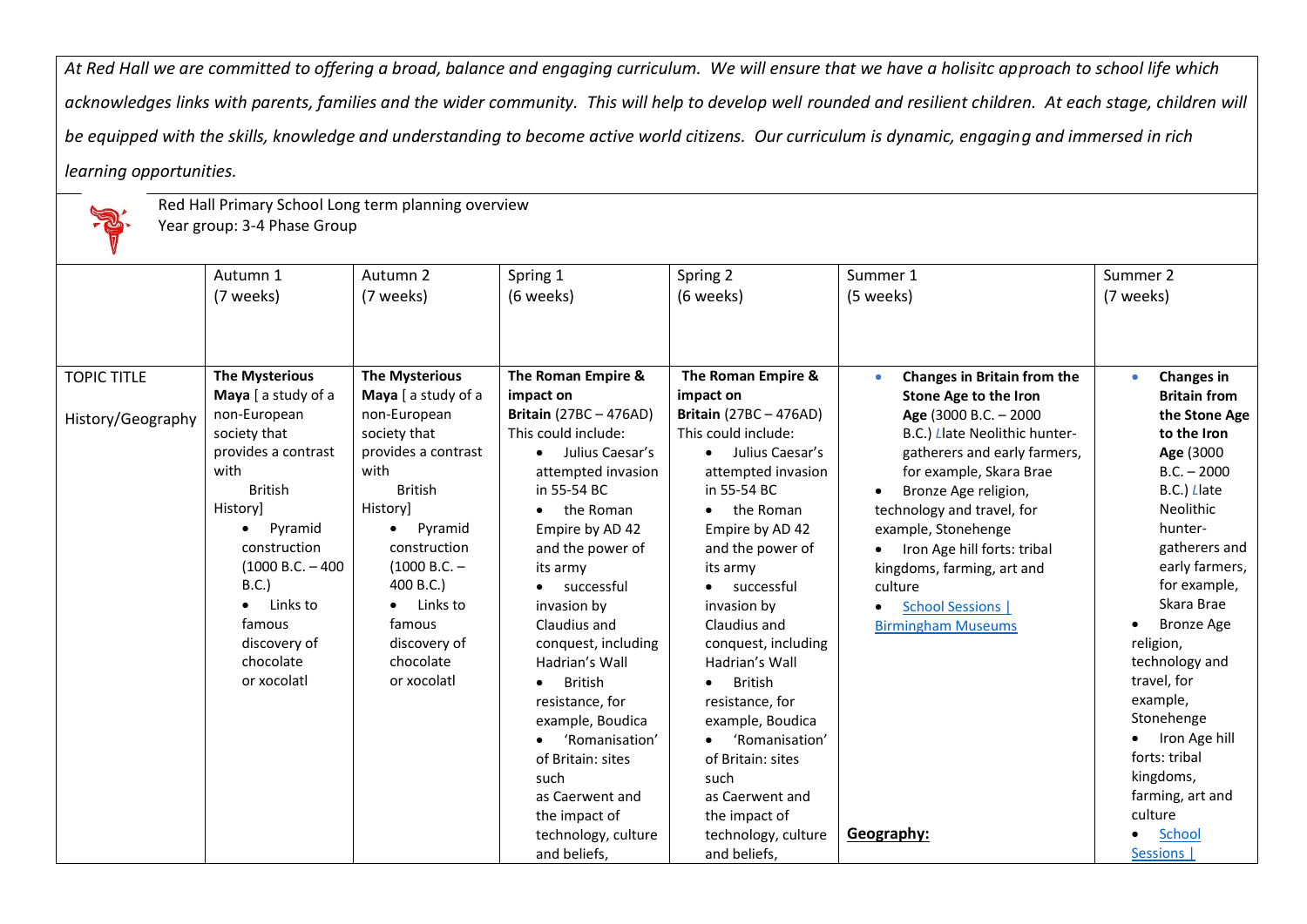| Geography:<br>Describe and<br>understand key<br>aspects of human<br>geography,<br>including: types of<br>settlement and<br>land use.<br>Locate the world's<br>countries, focusing<br>on Europe and | Geography:<br>Human<br>geography:<br>describe and<br>understand key<br>aspects of: human<br>geography,<br>including: types of<br>settlement and<br>land use. | including<br>early Christianity<br>Develop<br>chronologically<br>secure knowledge<br>and understanding of<br>British, local and<br>world history.<br>Geography:<br>Describe and<br>understand key<br>aspects of physical<br>geography including:<br>earthquakes and<br>volcanoes, rivers,<br>mountains and the<br>water cycle.<br>Describe and<br>understand key<br>aspects of human<br>geography, including:<br>types of settlement<br>and land use. | including<br>early Christianity<br>Geography:<br>Use symbols and key<br>to build their<br>knowledge of the<br>United Kingdom and<br>the wider world. | Describe and understand key<br>aspects of human geography,<br>including: types of settlement and<br>land use. | <b>Birmingham</b><br><b>Museums</b> |
|----------------------------------------------------------------------------------------------------------------------------------------------------------------------------------------------------|--------------------------------------------------------------------------------------------------------------------------------------------------------------|-------------------------------------------------------------------------------------------------------------------------------------------------------------------------------------------------------------------------------------------------------------------------------------------------------------------------------------------------------------------------------------------------------------------------------------------------------|------------------------------------------------------------------------------------------------------------------------------------------------------|---------------------------------------------------------------------------------------------------------------|-------------------------------------|
|                                                                                                                                                                                                    |                                                                                                                                                              |                                                                                                                                                                                                                                                                                                                                                                                                                                                       |                                                                                                                                                      |                                                                                                               |                                     |
|                                                                                                                                                                                                    |                                                                                                                                                              |                                                                                                                                                                                                                                                                                                                                                                                                                                                       |                                                                                                                                                      |                                                                                                               |                                     |
|                                                                                                                                                                                                    |                                                                                                                                                              |                                                                                                                                                                                                                                                                                                                                                                                                                                                       |                                                                                                                                                      |                                                                                                               |                                     |
|                                                                                                                                                                                                    |                                                                                                                                                              |                                                                                                                                                                                                                                                                                                                                                                                                                                                       |                                                                                                                                                      |                                                                                                               |                                     |
|                                                                                                                                                                                                    |                                                                                                                                                              |                                                                                                                                                                                                                                                                                                                                                                                                                                                       |                                                                                                                                                      |                                                                                                               |                                     |
|                                                                                                                                                                                                    |                                                                                                                                                              |                                                                                                                                                                                                                                                                                                                                                                                                                                                       |                                                                                                                                                      |                                                                                                               |                                     |
|                                                                                                                                                                                                    |                                                                                                                                                              |                                                                                                                                                                                                                                                                                                                                                                                                                                                       |                                                                                                                                                      |                                                                                                               |                                     |
|                                                                                                                                                                                                    |                                                                                                                                                              |                                                                                                                                                                                                                                                                                                                                                                                                                                                       |                                                                                                                                                      |                                                                                                               |                                     |
|                                                                                                                                                                                                    |                                                                                                                                                              |                                                                                                                                                                                                                                                                                                                                                                                                                                                       |                                                                                                                                                      |                                                                                                               |                                     |
|                                                                                                                                                                                                    |                                                                                                                                                              |                                                                                                                                                                                                                                                                                                                                                                                                                                                       |                                                                                                                                                      |                                                                                                               |                                     |
|                                                                                                                                                                                                    |                                                                                                                                                              |                                                                                                                                                                                                                                                                                                                                                                                                                                                       |                                                                                                                                                      |                                                                                                               |                                     |
|                                                                                                                                                                                                    |                                                                                                                                                              |                                                                                                                                                                                                                                                                                                                                                                                                                                                       |                                                                                                                                                      |                                                                                                               |                                     |
|                                                                                                                                                                                                    |                                                                                                                                                              |                                                                                                                                                                                                                                                                                                                                                                                                                                                       |                                                                                                                                                      |                                                                                                               |                                     |
|                                                                                                                                                                                                    |                                                                                                                                                              |                                                                                                                                                                                                                                                                                                                                                                                                                                                       |                                                                                                                                                      |                                                                                                               |                                     |
|                                                                                                                                                                                                    |                                                                                                                                                              |                                                                                                                                                                                                                                                                                                                                                                                                                                                       |                                                                                                                                                      |                                                                                                               |                                     |
|                                                                                                                                                                                                    |                                                                                                                                                              |                                                                                                                                                                                                                                                                                                                                                                                                                                                       |                                                                                                                                                      |                                                                                                               |                                     |
|                                                                                                                                                                                                    |                                                                                                                                                              |                                                                                                                                                                                                                                                                                                                                                                                                                                                       |                                                                                                                                                      |                                                                                                               |                                     |
|                                                                                                                                                                                                    |                                                                                                                                                              |                                                                                                                                                                                                                                                                                                                                                                                                                                                       |                                                                                                                                                      |                                                                                                               |                                     |
| North and South                                                                                                                                                                                    |                                                                                                                                                              |                                                                                                                                                                                                                                                                                                                                                                                                                                                       |                                                                                                                                                      |                                                                                                               |                                     |
| America.                                                                                                                                                                                           |                                                                                                                                                              |                                                                                                                                                                                                                                                                                                                                                                                                                                                       |                                                                                                                                                      |                                                                                                               |                                     |
|                                                                                                                                                                                                    |                                                                                                                                                              |                                                                                                                                                                                                                                                                                                                                                                                                                                                       |                                                                                                                                                      |                                                                                                               |                                     |
| Geographical                                                                                                                                                                                       |                                                                                                                                                              |                                                                                                                                                                                                                                                                                                                                                                                                                                                       |                                                                                                                                                      |                                                                                                               |                                     |
| skills: use maps,                                                                                                                                                                                  |                                                                                                                                                              |                                                                                                                                                                                                                                                                                                                                                                                                                                                       |                                                                                                                                                      |                                                                                                               |                                     |
| atlases, globes and                                                                                                                                                                                |                                                                                                                                                              |                                                                                                                                                                                                                                                                                                                                                                                                                                                       |                                                                                                                                                      |                                                                                                               |                                     |
| digital/computer                                                                                                                                                                                   |                                                                                                                                                              |                                                                                                                                                                                                                                                                                                                                                                                                                                                       |                                                                                                                                                      |                                                                                                               |                                     |
| mapping to locate                                                                                                                                                                                  |                                                                                                                                                              |                                                                                                                                                                                                                                                                                                                                                                                                                                                       |                                                                                                                                                      |                                                                                                               |                                     |
| countries and                                                                                                                                                                                      |                                                                                                                                                              |                                                                                                                                                                                                                                                                                                                                                                                                                                                       |                                                                                                                                                      |                                                                                                               |                                     |
| describe features                                                                                                                                                                                  |                                                                                                                                                              |                                                                                                                                                                                                                                                                                                                                                                                                                                                       |                                                                                                                                                      |                                                                                                               |                                     |
| studied.                                                                                                                                                                                           |                                                                                                                                                              |                                                                                                                                                                                                                                                                                                                                                                                                                                                       |                                                                                                                                                      |                                                                                                               |                                     |
|                                                                                                                                                                                                    |                                                                                                                                                              |                                                                                                                                                                                                                                                                                                                                                                                                                                                       |                                                                                                                                                      |                                                                                                               |                                     |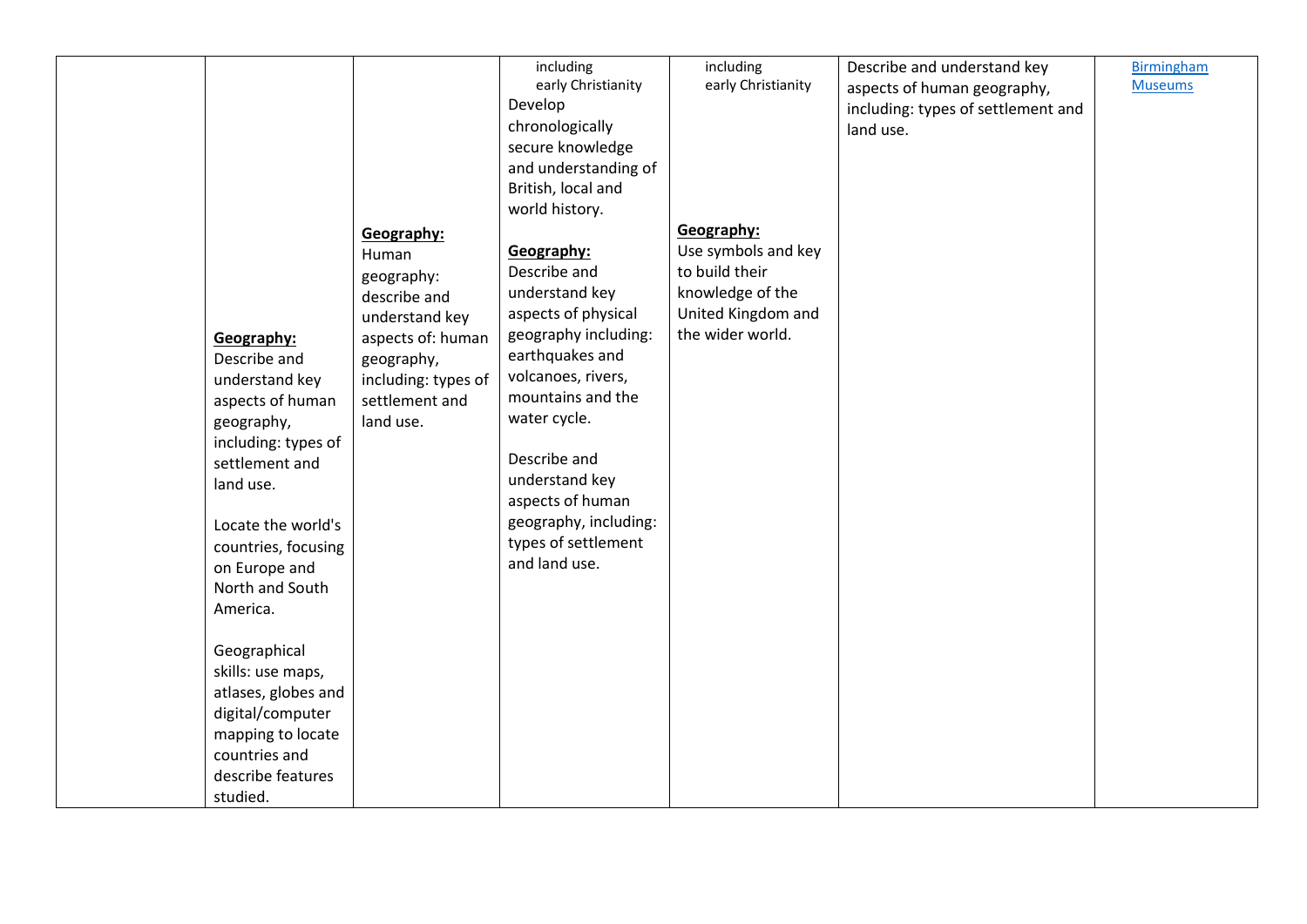Literacy: Key texts, authors and genres *What is the purpose of the writing? Who is the audience?*

R<sup>OALD</sup><br>DAHL **GHOGOLATE Talk for Writing Talk for Writing Unit Unit Poetry: Chocolate Fiction: Charlie Cake by Michael and the Chocolate Rosen Factory Text Type:** poetry **Text Type:** narrative **Focus:** descriptive poetry. **Focus:** Setting and **SPAG Focus:**  character. Explore, identify, collect and use **SPAG Focus:** well noun phrases e.g. chosen verbs, The crumbly expanded noun cookie with tasty phrases, well marshmallow chosen adjectives. pieces melted in Paragraphs to my mouth. organise ideas Alliteration. around a theme. Generating and Use commas to mark clauses in select from vocabulary banks. complex sentences. Introducing a new setting and character. **Talk for Writing Unit Fiction: Charlie and the Chocolate Factory Text Type:** Nonfiction



**Talk for Writing Unit Fiction: Escape from Pompeii Text Type:** narrative

**Focus:** Story to include setting descriptions.

**SPAG Focus:**  Suffixes, fronted adverbials for where and when, subordinating conjunctions.

**Talk for Writing Unit: Non-Fiction: Vesuvius Erupts Text Type:** Nonfiction

**Focus:** Newspaper report.

**SPAG Focus:**  Direct/indirect speech.



**Talk for Writing Unit Non-fiction: Non-Chronological Report linked to the Roman Soldiers Text Type:** Nonfiction

**Focus:** Non-Chronological Report **SPAG Focus:** Time conjunctions, present perfect tense - formal language, technical language. Headings/subheadings.

**Talk for Writing Unit Non-fiction: How to Catch a Dragon Text Type:** Non-fiction

**Focus:** Explanation Text. **SPAG Focus:** Adverbs for actions, imperative verbs, time conjunctions, technical vocabulary.



**Talk for Writing Unit Fiction: Stone Age Boy Text Type:** narrative

**Focus:**. Portal Story **SPAG Focus:** Well-chosen verbs, paragraphs to organise ideas, fronted adverbials – when and where, expanded noun phrases, well-chosen adjectives, proper nouns and pronouns.

**Talk for Writing Unit Poetry: Monster Poems Text Type:** Rhyming Poetry

**SPAG Focus:** Rhyming patterns (rhyming couplets)



**Talk for Writing Unit Fiction: Staying Out Text Type:** narrative

**Focus:** Suspense story with atmospheric setting.

**SPAG Focus:**

Well chosen verbs, paragraphs to organise ideas, fronted adverbials – when and where, expanded noun phrases, well chosen adjectives, proper nouns and pronouns.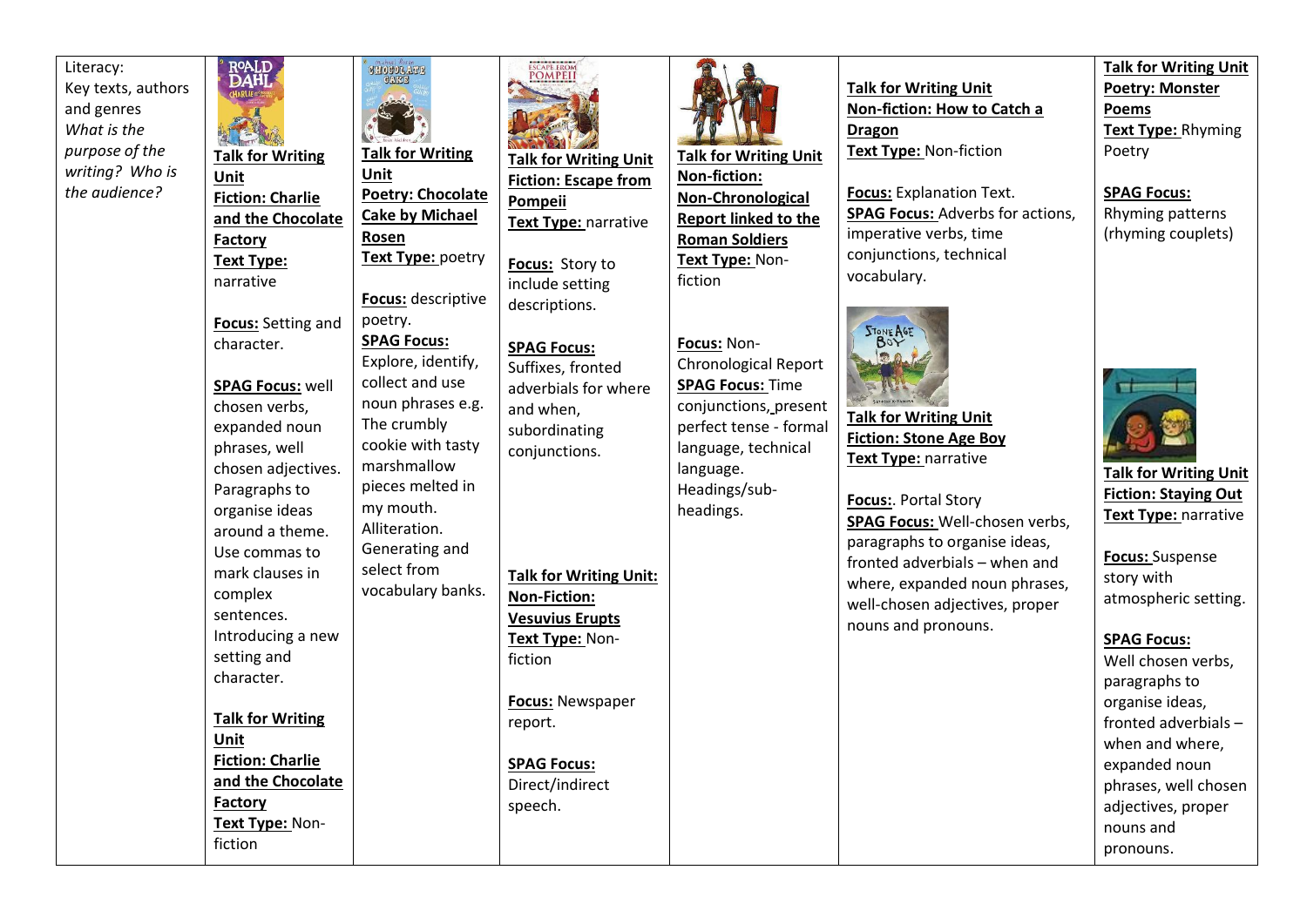|          |                          |                   | Questions - who?      |                        |                           |                      |
|----------|--------------------------|-------------------|-----------------------|------------------------|---------------------------|----------------------|
|          | <b>Focus: Persuasive</b> |                   | What? Where?          |                        |                           |                      |
|          | advert writing.          |                   | When? Why?            |                        |                           |                      |
|          |                          |                   | Generating and select |                        |                           |                      |
|          | <b>SPAG Focus -</b>      |                   | from vocabulary       |                        |                           |                      |
|          | Generating and           |                   | banks e.g. powerful   |                        |                           |                      |
|          | select from              |                   | adverbs, adverbial    |                        |                           |                      |
|          | vocabulary banks         |                   | phrases, technical    |                        |                           |                      |
|          | e.g. powerful            |                   | language. Explore,    |                        |                           |                      |
|          | adverbs, adverbial       |                   | identify and create   |                        |                           |                      |
|          | phrases,                 |                   | complex sentences     |                        |                           |                      |
|          | persuasive               |                   | using a range of      |                        |                           |                      |
|          | phrases and              |                   | conjunctions e.g. if, |                        |                           |                      |
|          | devices.                 |                   | while, since, after,  |                        |                           |                      |
|          |                          |                   | before, so, although, |                        |                           |                      |
|          | Creating a new           |                   | until, in case.       |                        |                           |                      |
|          | 'spy gadget' to spy      |                   |                       |                        |                           |                      |
|          | on the Chocolate         |                   |                       |                        |                           |                      |
|          | Factory's                |                   |                       |                        |                           |                      |
|          | competition.             |                   |                       |                        |                           |                      |
| Numeracy | Follow year 3/4          | Follow year 3/4   | White Rose -          | White Rose $-$         | White Rose $-$            | White Rose $-$       |
|          | <b>White Rose</b>        | <b>White Rose</b> | Year $3 -$            | Year 3 - Length and    | Year 3 - Fractions, time. | Year 3 - Properties  |
|          | Overview                 | Overview          | Multiplication and    | Perimeter and          |                           | of shape, mass and   |
|          | Year 3 - Place           | Year 3 - Addition | division,             | fractions.             |                           | capacity.            |
|          | Value - value of         | and subtraction.  | measurement,          |                        |                           |                      |
|          | the digits, addition     |                   | statistics.           |                        | Year 4 - Decimals,        |                      |
|          | and subtraction.         | Year 4 - Addition |                       | Year 4 - Fractions and | Money, Time               | Year 4 - Statistics  |
|          |                          | and Subtraction,  | Year 4 -              | decimals.              |                           | Properties of Shapes |
|          | Year 4 - Place           | Length and        | Multiplication and    |                        |                           | Position and         |
|          | Value - value of         | perimeter.        | division, area.       |                        |                           | direction.           |
|          | the digits,              |                   |                       |                        |                           |                      |
|          | rounding, ordering       |                   |                       |                        |                           |                      |
|          | and comparing            |                   |                       |                        |                           |                      |
|          | numbers.                 |                   |                       |                        |                           |                      |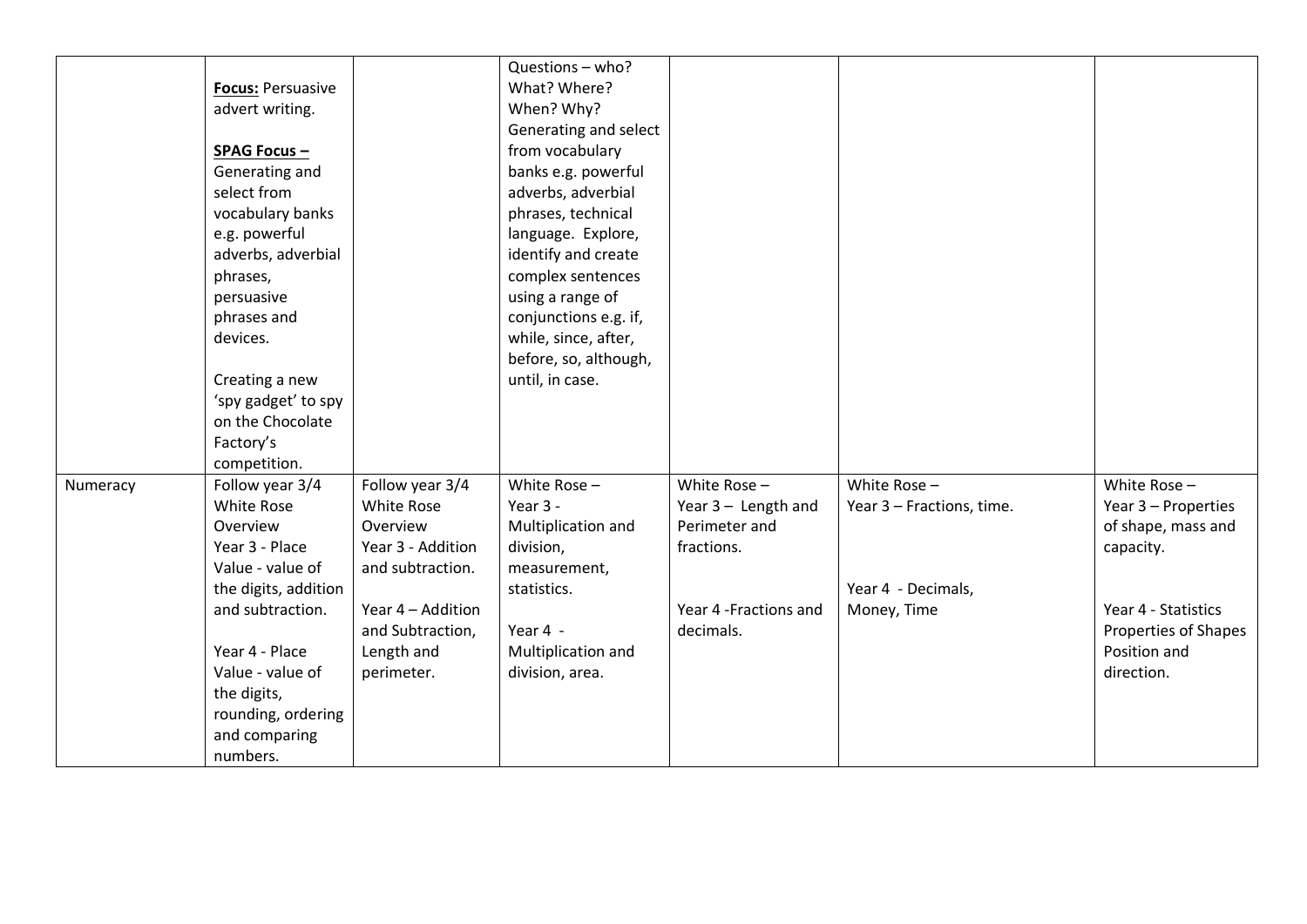| Science: | <b>Teeth and Eating</b><br>Food groups<br><b>Balanced diet</b><br>use information<br>sources provided<br>to find things out.<br>Identify that<br>animals, including<br>humans, need the<br>right types and<br>amount of<br>nutrition, and that<br>they cannot make<br>their own food;<br>they get nutrition<br>from what they<br>eat. | <b>Healthy Bones</b><br>Labelling a<br>skeleton<br>Understanding<br>the functions of a<br>skeleton-<br>identify that<br>humans and some<br>other animals<br>have skeletons<br>and muscles for<br>support,<br>protection and<br>movement.<br>Name and explain<br>how joints work<br>Explain how<br>muscles work | Reversible/irreversible<br>changes<br>States of matter-<br>solid, liquid, gas.<br>I can decide what<br>observations and<br>measurements to make<br>and what equipment to<br>use.<br>Observe that some<br>materials change state<br>when they are heated<br>or cooled, and measure<br>or research the<br>temperature at which<br>this happens in degrees<br>Celsius (°C).<br>Identify the part played<br>by evaporation ad<br>condensation in the<br>water cycle and<br>associate the rate of<br>evaporation with<br>temperature. | Reversible/irreversible<br>changes - complete the<br>unit.<br><b>Rocks and Soils-</b><br>Compare and name<br>rocks on the basis of<br>appearance and<br>properties. Know<br>how soil is made and<br>fossils are formed.<br>Compare and group<br>together different kinds<br>of rocks on the basis of<br>their appearance and<br>simple physical<br>properties.<br>Compare and group<br>together different kinds<br>of rocks on the basis of<br>their appearance and<br>simple physical<br>properties.<br>Describe in simple<br>terms how fossils are<br>formed when things<br>that have lived are<br>trapped within rock. | Open-ended Science<br><b>Investigation/Enquiry Work.</b><br>(Science Day) | <b>Electricity</b><br>Identify common<br>appliances that run<br>on electricity.<br>Construct a simple<br>series electrical<br>circuit, identifying<br>and naming its basic<br>parts, including cells,<br>wires, bulbs,<br>switches and<br>buzzers.<br>Identify whether or<br>not a lamp will light<br>in a simple series<br>circuit, based on<br>whether or not the<br>lamp is part of a<br>complete loop with<br>a battery. |
|----------|---------------------------------------------------------------------------------------------------------------------------------------------------------------------------------------------------------------------------------------------------------------------------------------------------------------------------------------|----------------------------------------------------------------------------------------------------------------------------------------------------------------------------------------------------------------------------------------------------------------------------------------------------------------|----------------------------------------------------------------------------------------------------------------------------------------------------------------------------------------------------------------------------------------------------------------------------------------------------------------------------------------------------------------------------------------------------------------------------------------------------------------------------------------------------------------------------------|---------------------------------------------------------------------------------------------------------------------------------------------------------------------------------------------------------------------------------------------------------------------------------------------------------------------------------------------------------------------------------------------------------------------------------------------------------------------------------------------------------------------------------------------------------------------------------------------------------------------------|---------------------------------------------------------------------------|------------------------------------------------------------------------------------------------------------------------------------------------------------------------------------------------------------------------------------------------------------------------------------------------------------------------------------------------------------------------------------------------------------------------------|
|          |                                                                                                                                                                                                                                                                                                                                       |                                                                                                                                                                                                                                                                                                                |                                                                                                                                                                                                                                                                                                                                                                                                                                                                                                                                  |                                                                                                                                                                                                                                                                                                                                                                                                                                                                                                                                                                                                                           |                                                                           |                                                                                                                                                                                                                                                                                                                                                                                                                              |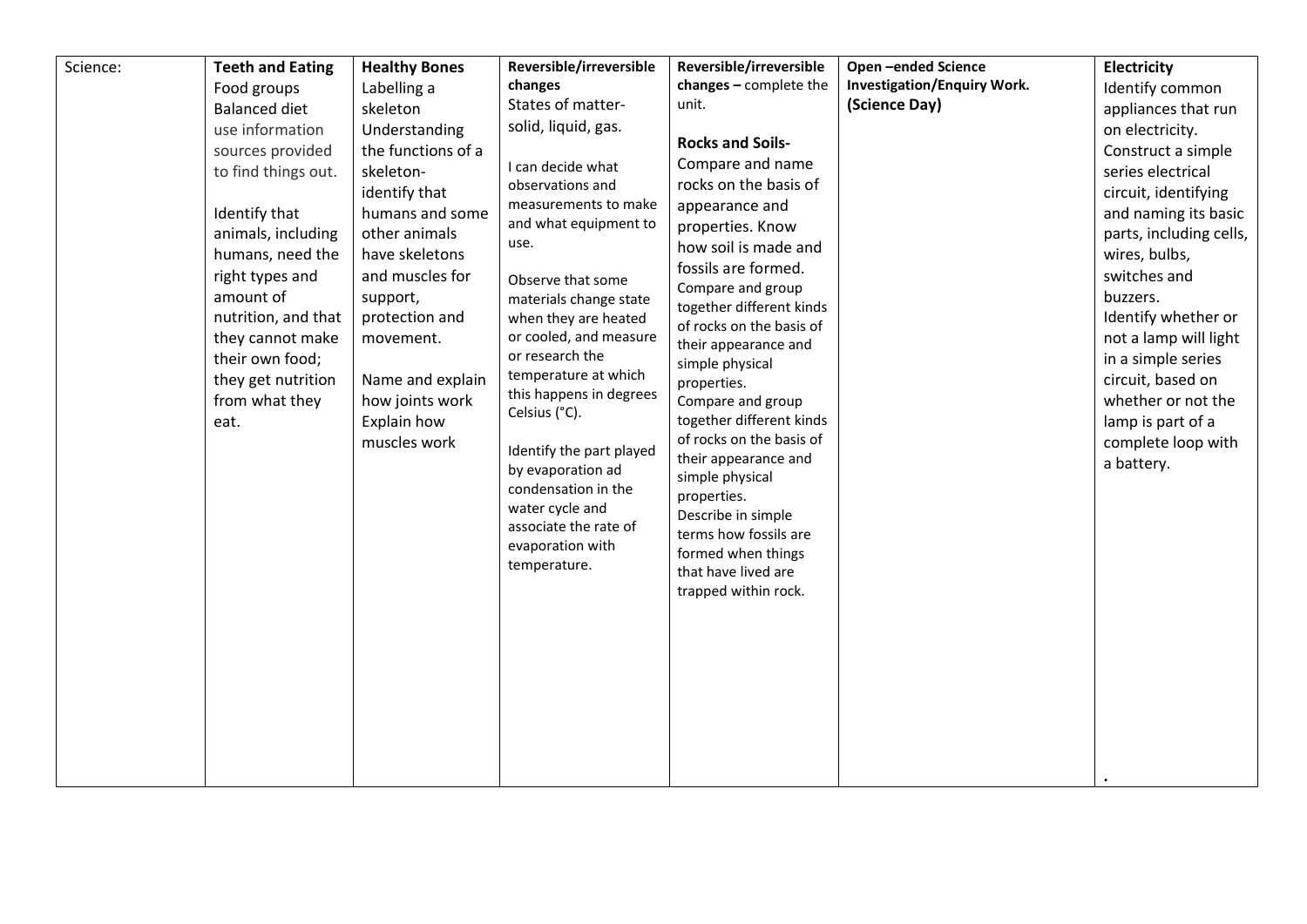| $Art +$<br>Design/Design +<br>technology | Design<br>and create<br>a 3D<br>Mayan<br>mask,<br>using card<br>and<br>Modroc<br>(sculpture)<br>Sketching<br>skills-<br>shade and<br>tone. | <b>D&amp;T-</b><br>$\bullet$<br>chocolate<br>packaging.<br>Make<br>Mayan<br>tortillas<br>and chilli<br>hot<br>chocolate. | Mosaics in<br>$\bullet$<br>paper and<br>small pieces<br>of tile.<br>Drawing<br>skills-texture<br>and drawing<br>figures | $DT -$<br>$\bullet$<br>Catapults.<br>Roman<br>$shields -$<br>through<br>Roman focus<br>day.                                                                                                                                                                                                                                                                                                                                                                           | Drawing-scale and<br>$\bullet$<br>proportion.<br>Stone age cave<br>paintings/pastels/charcoal                                                                                                                                                                                                                                                                                                                                                                                                                | Create an<br>$\bullet$<br>iron age<br>round house<br>(clay/straw)<br>Make class a<br>village.<br>DT-Electrical<br>systems-a<br>light up<br>picture/card.                                                 |
|------------------------------------------|--------------------------------------------------------------------------------------------------------------------------------------------|--------------------------------------------------------------------------------------------------------------------------|-------------------------------------------------------------------------------------------------------------------------|-----------------------------------------------------------------------------------------------------------------------------------------------------------------------------------------------------------------------------------------------------------------------------------------------------------------------------------------------------------------------------------------------------------------------------------------------------------------------|--------------------------------------------------------------------------------------------------------------------------------------------------------------------------------------------------------------------------------------------------------------------------------------------------------------------------------------------------------------------------------------------------------------------------------------------------------------------------------------------------------------|----------------------------------------------------------------------------------------------------------------------------------------------------------------------------------------------------------|
| Computing                                | How digital<br>devices work, how<br>they help us and<br>exploring inputs<br>and outputs.                                                   | Using algorithms<br>to produce<br>animations.                                                                            | Using algorithms to<br>produce animations.                                                                              | Y3 - Desktop<br>publishing.<br>Pupils will become<br>familiar with the<br>terms 'text' and<br>'images' and<br>understand that they<br>can be used to<br>communicate<br>messages. They will<br>use desktop<br>publishing software<br>and consider careful<br>choices of font size,<br>colour and type to<br>edit and improve<br>premade documents.<br>Y4-Podcasts<br>to digitally record<br>sound, create a<br>podcast and edit and<br>evaluate digital<br>recordings. | <b>Computing units linked to RE for</b><br>both year groups:<br>Y4 - Desktop publishing.<br>Pupils will become familiar with<br>the terms 'text' and 'images' and<br>understand that they can be used<br>to communicate messages. They<br>will use desktop publishing<br>software and consider careful<br>choices of font size, colour and<br>type to edit and improve premade<br>documents.<br>Y3 - Podcasts<br>to digitally record sound, create a<br>podcast and edit and evaluate<br>digital recordings. | Events and actions in<br>programs.<br>Moving a sprite in<br>four directions and<br>exploring movement<br>within the context of<br>a maze, using design<br>to choose an<br>appropriately sized<br>sprite. |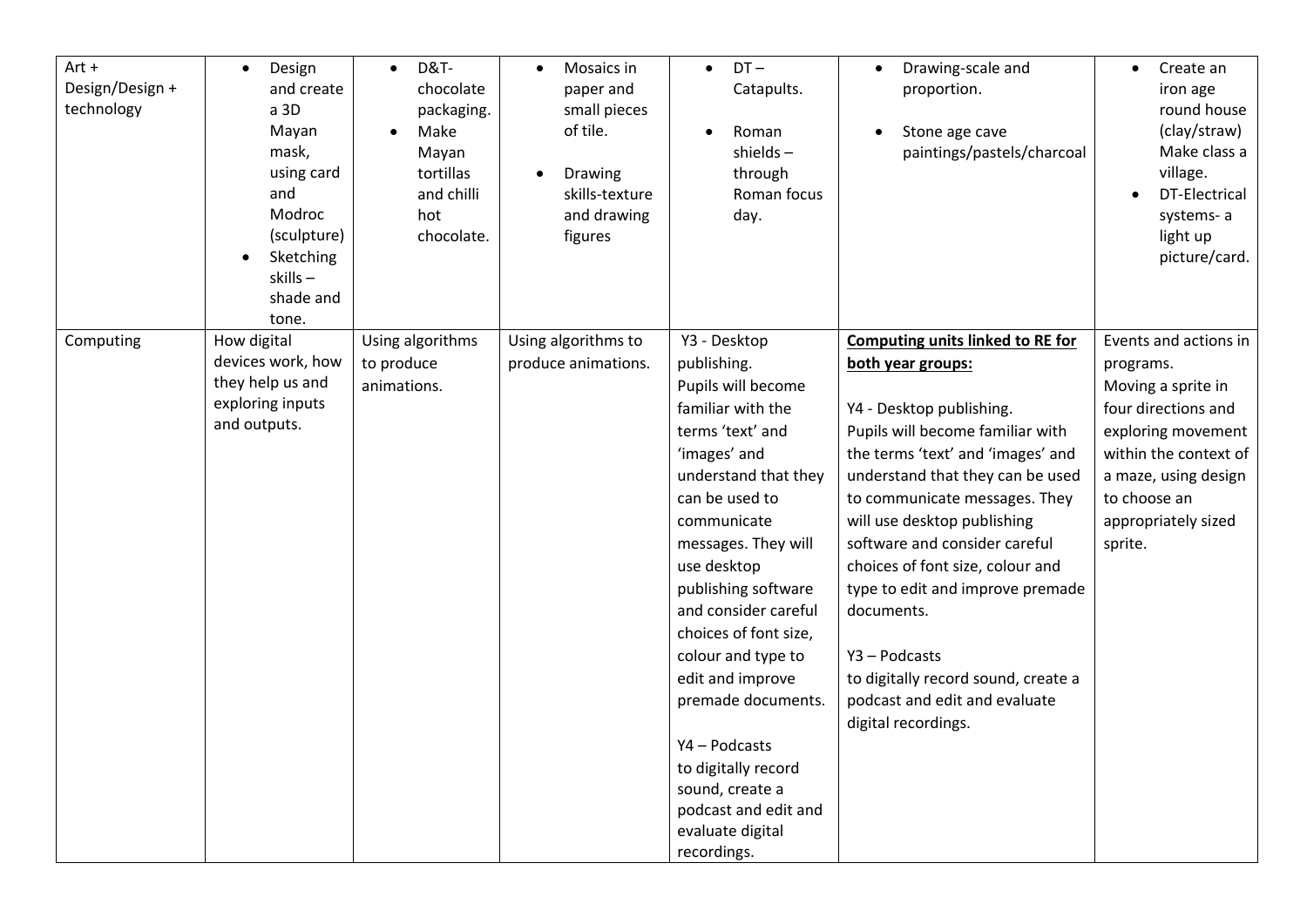| Music | Fife from DPA<br>Performing skills<br>How to assemble<br>the fife, including<br>the correct<br>position of the<br>head joint                                                                              | Fife from DPA<br>Performance Skills<br>Motor Skills                                                                                                                                                                                                                                                                                                                                                                                                                                                         | DPA- Fife lessons<br><b>Listening Skills</b><br>How to articulate<br>notes clearly and<br>correctly on the fife.                                                                                                                                                                                                                                                                                                                                                                                                                 | DPA - Fife lessons<br>How to play the<br>notes B, A, G, C and E<br>(F and Bb) with the<br>correct finger<br>position.<br>How to recognise the<br>pitch change<br>between these notes.<br>To learn to control<br>the left and right<br>hand fingers.                                                                                                                                                                                                                                   | DPA- Fife lessons<br>To understand that a scale is a<br>series of ascending and<br>descending notes.<br>To be able to sing a simple,<br>diatonic scale demonstrating a<br>good tone and posture.                                                                                                                                                                | DPA - Fife lessons<br>Understand what an<br>arpeggio is and<br>understand the<br>order of notes $-1$ , 3,<br>5.<br>To understand why<br>the sound changes<br>as you<br>cover/uncover the<br>tone holes.                                                                                                                                                                              |
|-------|-----------------------------------------------------------------------------------------------------------------------------------------------------------------------------------------------------------|-------------------------------------------------------------------------------------------------------------------------------------------------------------------------------------------------------------------------------------------------------------------------------------------------------------------------------------------------------------------------------------------------------------------------------------------------------------------------------------------------------------|----------------------------------------------------------------------------------------------------------------------------------------------------------------------------------------------------------------------------------------------------------------------------------------------------------------------------------------------------------------------------------------------------------------------------------------------------------------------------------------------------------------------------------|---------------------------------------------------------------------------------------------------------------------------------------------------------------------------------------------------------------------------------------------------------------------------------------------------------------------------------------------------------------------------------------------------------------------------------------------------------------------------------------|-----------------------------------------------------------------------------------------------------------------------------------------------------------------------------------------------------------------------------------------------------------------------------------------------------------------------------------------------------------------|--------------------------------------------------------------------------------------------------------------------------------------------------------------------------------------------------------------------------------------------------------------------------------------------------------------------------------------------------------------------------------------|
| PE    | Fitness<br>Learning the way<br>our body reacts to<br>different exercises<br>with a main focus<br>on Speed, Agility,<br>Quickness,<br>Balance, strength<br>co-ordination and<br>flexibility<br>Y4 swimming | Dance<br>Beginning to<br>improvise<br>independently to<br>create a simple dance.<br>Beginning to<br>improvise with a<br>partner to create a<br>simple dance<br>Translates ideas from<br>stimuli into movement<br>with support.<br>Beginning to compare<br>and adapt movements<br>and motifs to create a<br>larger sequence. Uses<br>simple dance<br>vocabulary to<br>compare and improve<br>work<br>Games<br><b>Understands tactics</b><br>and composition by<br>starting to vary how<br>they respond. Vary | Gymnastics<br>Applies compositional<br>ideas independently<br>and with others to<br>create a sequence.<br>Copies, explores and<br>remembers a variety of<br>movements and uses<br>these to create their<br>own sequence.<br>Describes their own<br>work using simple gym<br>vocabulary. Beginning<br>to notice similarities<br>and differences<br>between sequences.<br>Uses turns whilst<br>travelling in a variety of<br>ways. Beginning to<br>show flexibility in<br>movements Beginning<br>to develop good<br>technique when | Games<br>Vary skills, actions<br>and ideas and link<br>these in ways that<br>suit the games<br>activity. Shows<br>confidence in using<br>ball skills in various<br>ways, and can link<br>these together. e.g.<br>dribbling, bouncing,<br>kicking Uses skills<br>with co-ordination,<br>control and fluency.<br>Takes part in<br>competitive games<br>with a strong<br>understanding of<br>tactics and<br>composition. Can<br>create their own<br>games using<br>knowledge and skills. | Games<br>Games continued looking at a new<br>sport.<br>Athletics<br>Beginning to run at speeds<br>appropriate for the distance.<br>e.g. sprinting and cross country<br>Can perform a running jump with<br>some accuracy<br>Performs a variety of throws using<br>a selection of equipment.<br>Can use equipment safely and<br>with good control.<br>Y4 Swimming | Games<br>Games continued<br>looking at a new<br>sport.<br>Athletics<br>Beginning to run at<br>speeds appropriate<br>for the distance.<br>e.g. sprinting and<br>cross country<br>Can perform a<br>running jump with<br>some accuracy<br>Performs a variety of<br>throws using a<br>selection of<br>equipment.<br>Can use equipment<br>safely and with good<br>control.<br>Y4 Swimming |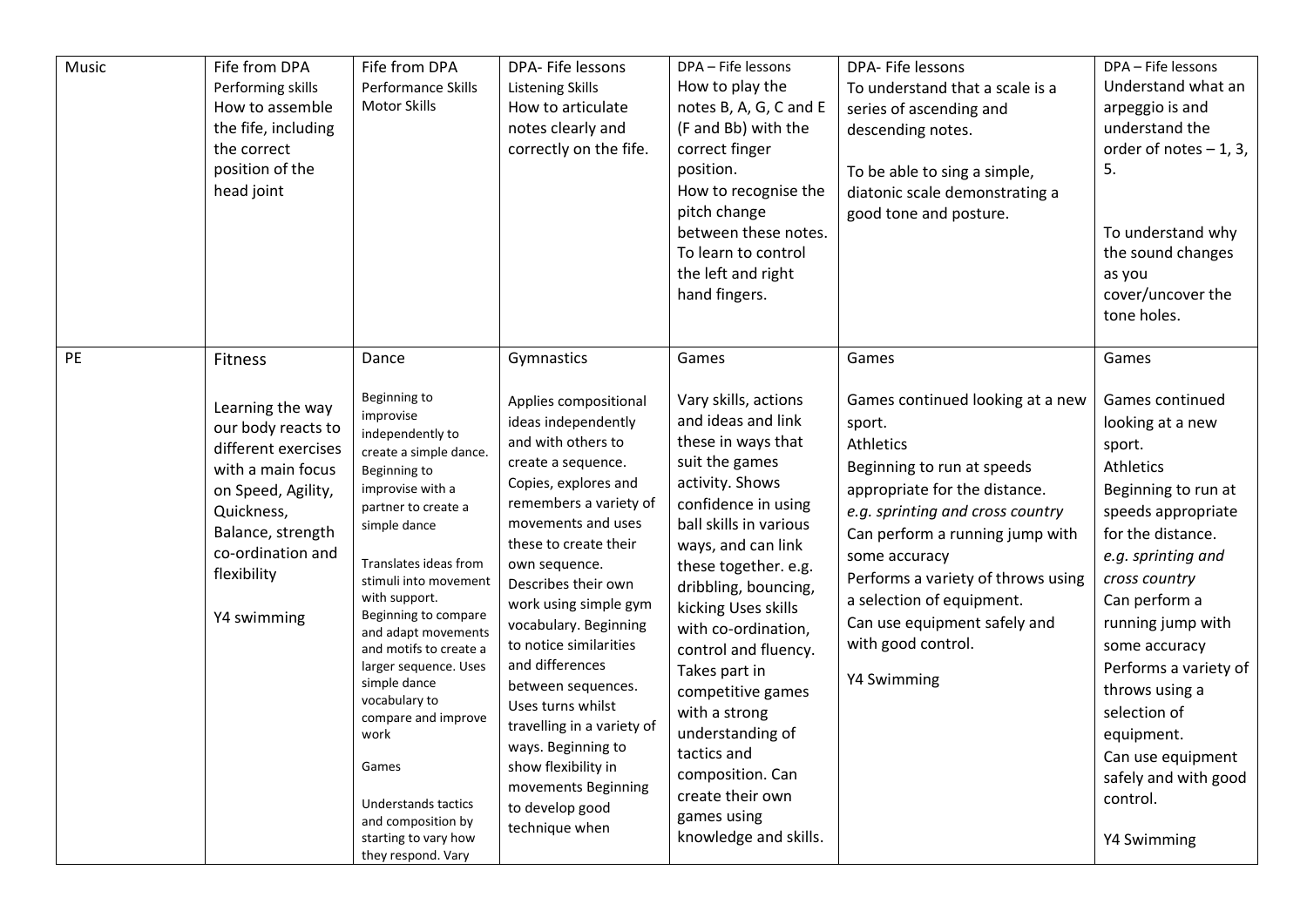| <b>PSHE</b> | <b>Mental Health</b>             | skills, actions and<br>ideas and link these in<br>ways that suit the<br>games activity.<br>Beginning to<br>communicate with<br>others during game<br>situations. Uses skills<br>with co-ordination<br>and control. Develops<br>own rules for new<br>games. Makes<br>imaginative pathways<br>using equipment.<br>Works well in a group<br>to develop various<br>games. Beginning to<br>understand how to<br>compete with each<br>other in a controlled<br>manner. Beginning to<br>select resources<br>independently to carry<br>out different skills.<br>Y4 Swimming<br><b>Relationships</b> | travelling, balancing,<br>using equipment.<br>Games<br>Understands tactics and<br>composition by starting<br>to vary how they<br>respond. Vary skills,<br>actions and ideas and<br>link these in ways that<br>suit the games activity.<br>Beginning to<br>communicate with<br>others during game<br>situations. Uses skills<br>with co-ordination and<br>control. Develops own<br>rules for new games.<br>Makes imaginative<br>pathways using<br>equipment. Works well<br>in a group to develop<br>various games.<br>Beginning to<br>understand how to<br>compete with each<br>other in a controlled<br>manner. Beginning to<br>select resources<br>independently to carry<br>out different skills.<br>Y4 Swimming<br><b>Relationships</b> | Works well in a group<br>to develop various<br>games. Compares<br>and comments on<br>skills to support<br>creation of new<br>games. Can make<br>suggestions as to<br>what resources can<br>be used to<br>differentiate a game.<br>Apply basic skills for<br>attacking and<br>defending. Uses<br>running, jumping,<br>throwing and<br>catching in isolation<br>and combination.<br>Year 4 Swimming<br>To know how to | PANTS campaign<br>$\bullet$                            | <b>Rights &amp;</b>                      |
|-------------|----------------------------------|---------------------------------------------------------------------------------------------------------------------------------------------------------------------------------------------------------------------------------------------------------------------------------------------------------------------------------------------------------------------------------------------------------------------------------------------------------------------------------------------------------------------------------------------------------------------------------------------|--------------------------------------------------------------------------------------------------------------------------------------------------------------------------------------------------------------------------------------------------------------------------------------------------------------------------------------------------------------------------------------------------------------------------------------------------------------------------------------------------------------------------------------------------------------------------------------------------------------------------------------------------------------------------------------------------------------------------------------------|---------------------------------------------------------------------------------------------------------------------------------------------------------------------------------------------------------------------------------------------------------------------------------------------------------------------------------------------------------------------------------------------------------------------|--------------------------------------------------------|------------------------------------------|
|             | To know that<br>mental health is | To recognise there<br>are different types                                                                                                                                                                                                                                                                                                                                                                                                                                                                                                                                                   | To recognise if a                                                                                                                                                                                                                                                                                                                                                                                                                                                                                                                                                                                                                                                                                                                          | make informed                                                                                                                                                                                                                                                                                                                                                                                                       | When to call 999E-safety<br>(covered through computing | responsibilities<br>To recognise reasons |
|             | as important as                  | of relationships                                                                                                                                                                                                                                                                                                                                                                                                                                                                                                                                                                            | friendship<br>(online/offline) is<br>making them                                                                                                                                                                                                                                                                                                                                                                                                                                                                                                                                                                                                                                                                                           | decisions about<br>health.                                                                                                                                                                                                                                                                                                                                                                                          | in Autumn term)                                        | for rules and laws                       |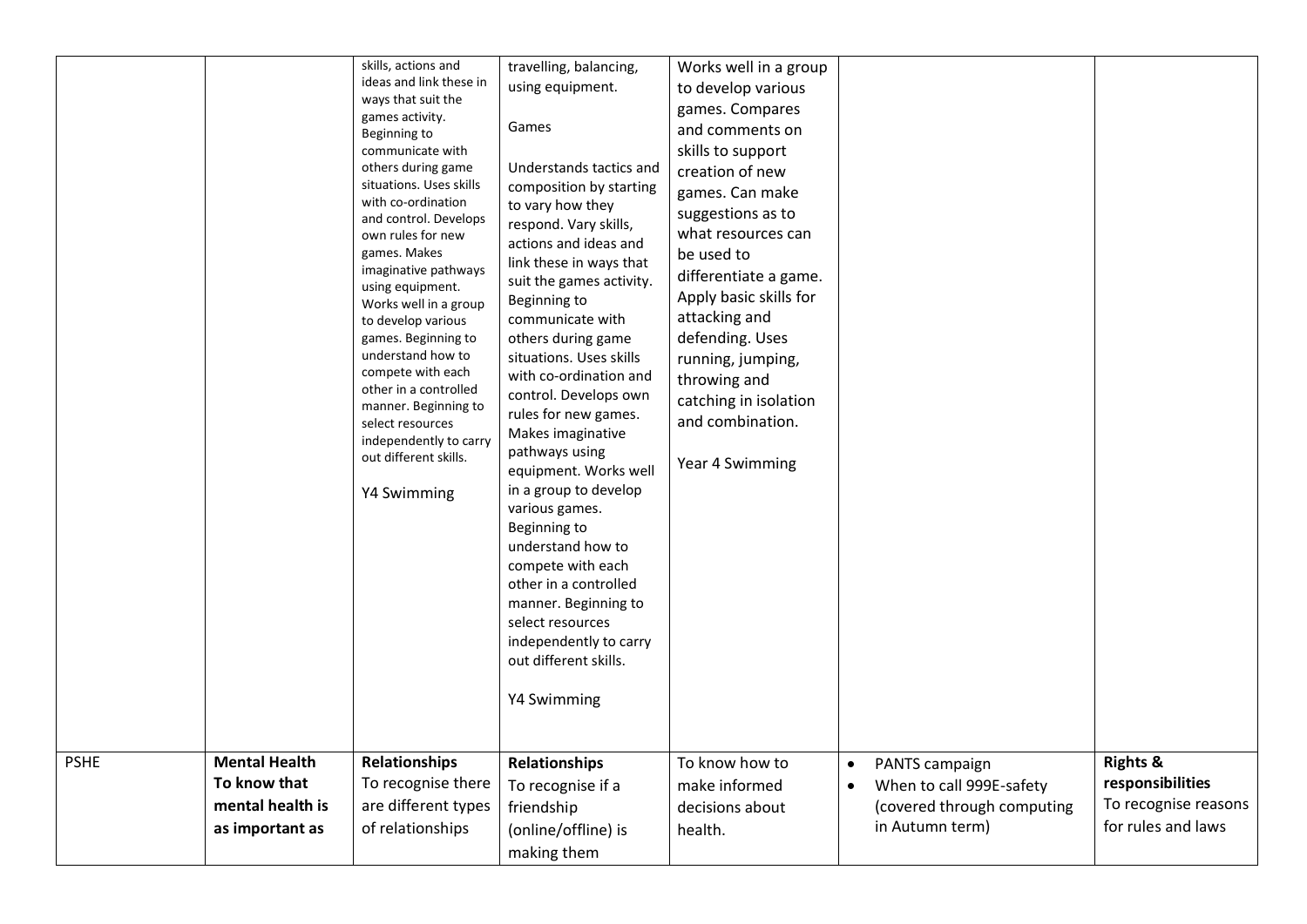| looking after your | To recognise the                   | uncomfortable and         | To understand the     | To recognise there  |
|--------------------|------------------------------------|---------------------------|-----------------------|---------------------|
| physical health.   | different ways                     | what strategies to        | elements of a         | are human rights to |
| To know how I      | people care for                    | take.                     | balanced, healthy     | protect everyone    |
| handle an emotion  | one another                        | To identify the           | lifestyle.            | To understand the   |
| impacts others     | To recognise and                   | impact of bullying,       | To explore choices    | relationship        |
| around me (54-     | respect different                  | including offline and     | that support a        | between rights and  |
| Zones of           | family structures                  | online.                   | healthy lifestyle and | responsibilities    |
| Regulation))       | To recognise                       | To explore strategies     | recognise what might  | To explore the      |
| To recognise that  | shared                             | to respond to hurtful     | influence these.      | importance of       |
| feelings can       | characteristics of                 | behaviour                 | To recognise that     | having compassion   |
| change over time   | a healthy family                   | (offline/online)          | habits can have a     | towards others      |
| and range in       | life                               | To explore                | positive or negative  | Focus on Democracy  |
| intensity (56-     | To identify if                     | discrimination and        | effect on a healthy   | x2                  |
| Zones of           | family                             | how to challenge it.      | lifestyle             |                     |
| regulation)        | relationships are                  | To explore privacy        | To understand what    |                     |
| To explore how I   | making me feel                     | and personal              | good physical health  |                     |
| handle different   | unhappy and                        | boundaries- what is       | means and how to      |                     |
| emotions (73-      | what to do.                        | appropriate in            | recognise early signs |                     |
| Zones of           |                                    | friendships and wider     | of physical illness.  |                     |
| Regulation)        | Anti-bullying<br>$\bullet$<br>week | relationships             | To recognise what     |                     |
| To explore how     |                                    | (including online)        | makes a healthy diet  |                     |
| different events   |                                    | <b>Focus on Childline</b> | To recognise how      |                     |
| change how I feel  |                                    |                           | regular exercise      |                     |
| (82)               |                                    |                           | benefits mental and   |                     |
| To recognise       |                                    |                           | physical health.      |                     |
| warning signs      |                                    |                           |                       |                     |
| about mental       |                                    |                           |                       |                     |
| health and         |                                    |                           |                       |                     |
| wellbeing.         |                                    |                           |                       |                     |
|                    |                                    |                           |                       |                     |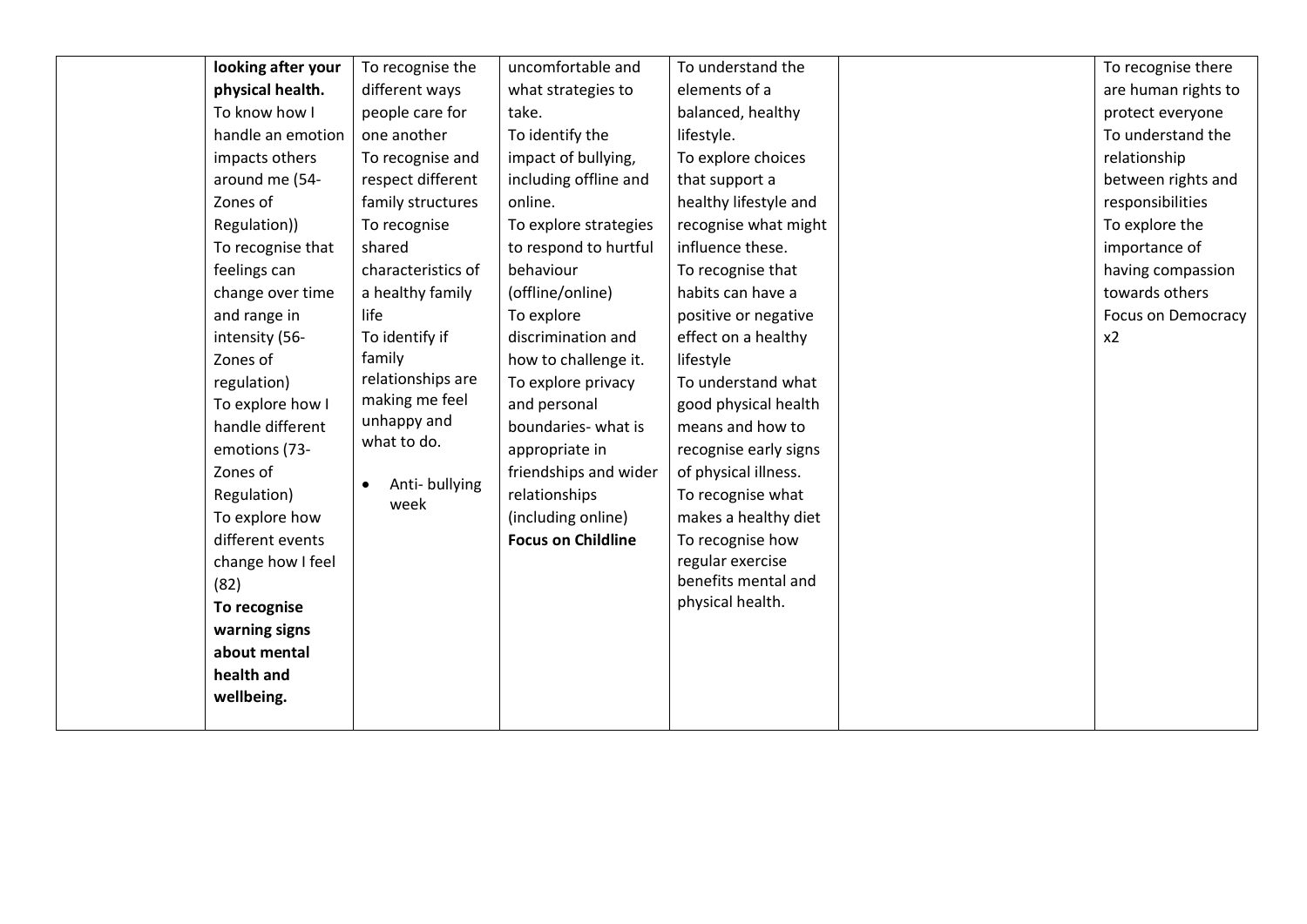| R.E.<br>French | <b>A Fair World</b><br>To explain what<br>the phase 'fair<br>world' mean to<br>me.<br>To start to<br>understand the<br>role of the UN.<br>To begin to<br>understand ways<br>in which others<br>help to improve<br>equality<br>To explore how<br>Christians<br>promote a fair<br>world<br>To explore how<br>different religions<br>respond to<br>inequality<br>Harvest: To<br>understand the<br>importance of<br>food at Harvest<br><b>Greetings</b> | <b>Follow my leader</b><br>Reflecting on<br>leaders<br>Learning about<br>who Buddha was<br>and what type of<br>leader he was<br>Learning about<br>the qualities of<br>Jesus as a leader<br><b>Numbers to 20</b> | Sound of silence<br>To identify the things<br>in the natural world<br>that makes us silent.<br>To identify events<br>which would make<br>me want to pray to<br>God<br>To investigate Quaker<br>worship<br>To understand the<br>purpose of Buddhist<br>meditation.<br>To explore the story<br>of Buddhist<br>enlightenment.<br>To explore how I<br>might make use of<br>silence<br><b>Colours</b> | <b>Remembering</b><br>Reflect on loss and<br>missing people and<br>pets<br>Learn about story of<br><b>Easter</b><br>Learn about the<br>image of the cross<br>and importance to<br>Christians<br>Classroom objects. | <b>People Worth Celebrating</b><br>To identify a hero in my life<br>To explore people who have made<br>an impact on the world (Focus on<br>Religious leaders)<br>Explore how I feel hero's should<br>be celebrated<br><b>Following instructions</b> | <b>World Religion</b><br><b>Focus: Hindusium</b><br><b>Festival: Eid</b><br>Previous learning:<br>Diwali story,<br>Belonging to the<br>Hindu faith.<br>Future learning- do<br>not include-<br>pilgrimage.<br>Focus on:<br><b>Vedas Scriptures</b><br>Stories from that<br>Religion<br>Visit to spiritual<br>building/<br>Visit from a person<br>of faith<br><b>Customs-Naming</b><br>ceremony-<br>Namakarana<br>Sanskar, marriages.<br>Gods in the religion-<br>statues.<br>Eid: To explore the<br>customs of Eid.<br>Family and pets. |
|----------------|-----------------------------------------------------------------------------------------------------------------------------------------------------------------------------------------------------------------------------------------------------------------------------------------------------------------------------------------------------------------------------------------------------------------------------------------------------|-----------------------------------------------------------------------------------------------------------------------------------------------------------------------------------------------------------------|--------------------------------------------------------------------------------------------------------------------------------------------------------------------------------------------------------------------------------------------------------------------------------------------------------------------------------------------------------------------------------------------------|--------------------------------------------------------------------------------------------------------------------------------------------------------------------------------------------------------------------|-----------------------------------------------------------------------------------------------------------------------------------------------------------------------------------------------------------------------------------------------------|----------------------------------------------------------------------------------------------------------------------------------------------------------------------------------------------------------------------------------------------------------------------------------------------------------------------------------------------------------------------------------------------------------------------------------------------------------------------------------------------------------------------------------------|
|                |                                                                                                                                                                                                                                                                                                                                                                                                                                                     |                                                                                                                                                                                                                 | Days of the week                                                                                                                                                                                                                                                                                                                                                                                 |                                                                                                                                                                                                                    |                                                                                                                                                                                                                                                     |                                                                                                                                                                                                                                                                                                                                                                                                                                                                                                                                        |